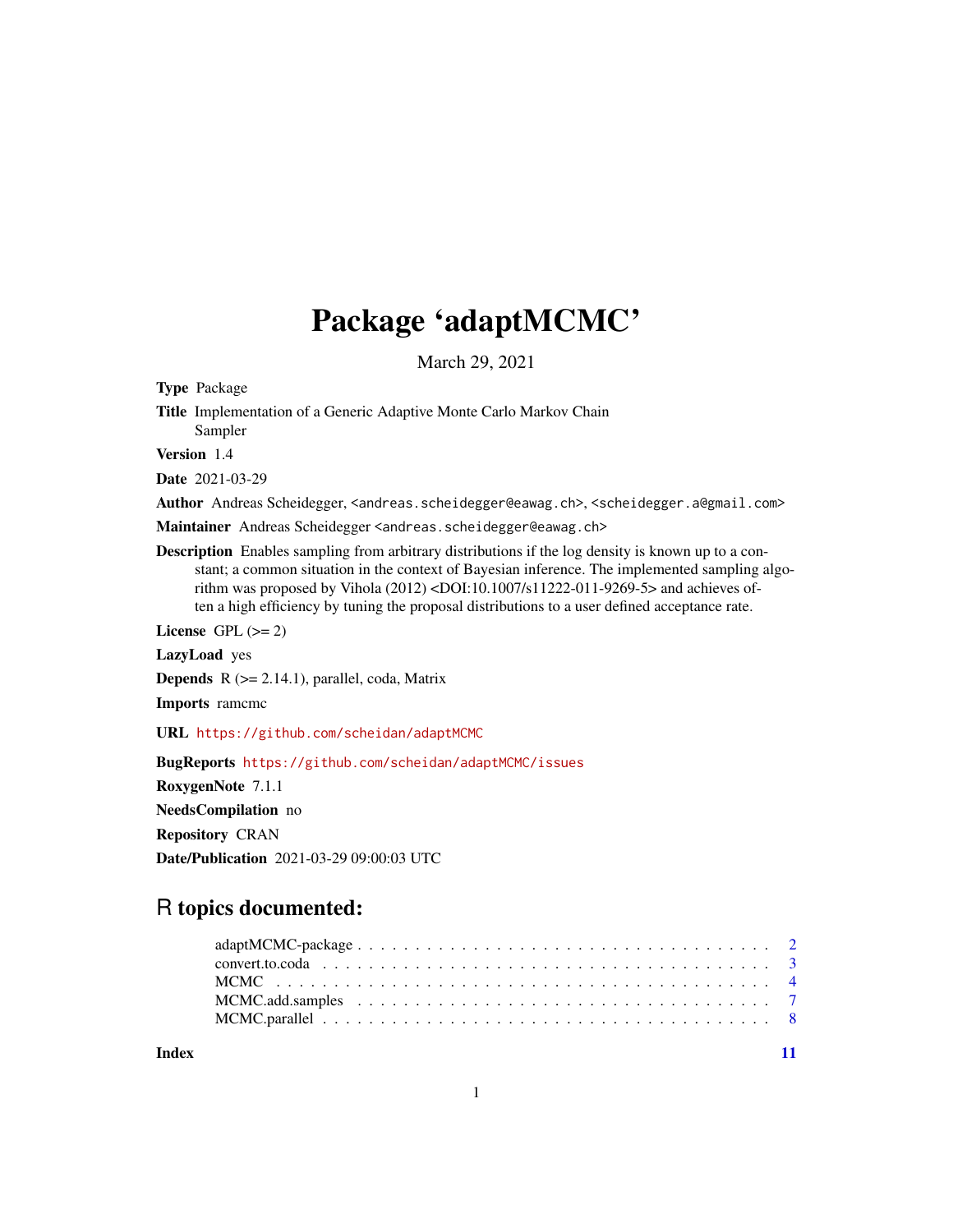<span id="page-1-0"></span>

#### Description

Enables sampling from arbitrary distributions if the log density is known up to a constant; a common situation in the context of Bayesian inference. The implemented sampling algorithm was proposed by Vihola (2012) and achieves often a high efficiency by tuning the proposal distributions to a user defined acceptance rate.

#### Details

| Package:  | adaptMCMC  |
|-----------|------------|
| Type:     | Package    |
| Version:  | 1.4        |
| Date:     | 2021-03-29 |
| License:  | $GPL (=2)$ |
| LazyLoad: | yes        |

The workhorse function is [MCMC](#page-3-1). Chains can be updated with [MCMC.add.samples](#page-6-1). [MCMC.parallel](#page-7-1) is a wrapper to generate independent chains on several CPU's in parallel using **parallel**. codafunctions can be used after conversion with convert, to, coda.

#### Author(s)

Andreas Scheidegger, <andreas.scheidegger@eawag.ch> or <scheidegger.a@gmail.com>

#### References

Vihola, M. (2012) Robust adaptive Metropolis algorithm with coerced acceptance rate. Statistics and Computing, 22(5), 997-1008. doi:10.1007/s11222-011-9269-5.

#### See Also

[MCMC](#page-3-1), [MCMC.add.samples](#page-6-1), [MCMC.parallel](#page-7-1), [convert.to.coda](#page-2-1)

The package HI provides an adaptive rejection Metropolis sampler with the function [arms](#page-0-0). See also [Metro\\_Hastings](#page-0-0) of the MHadaptive package.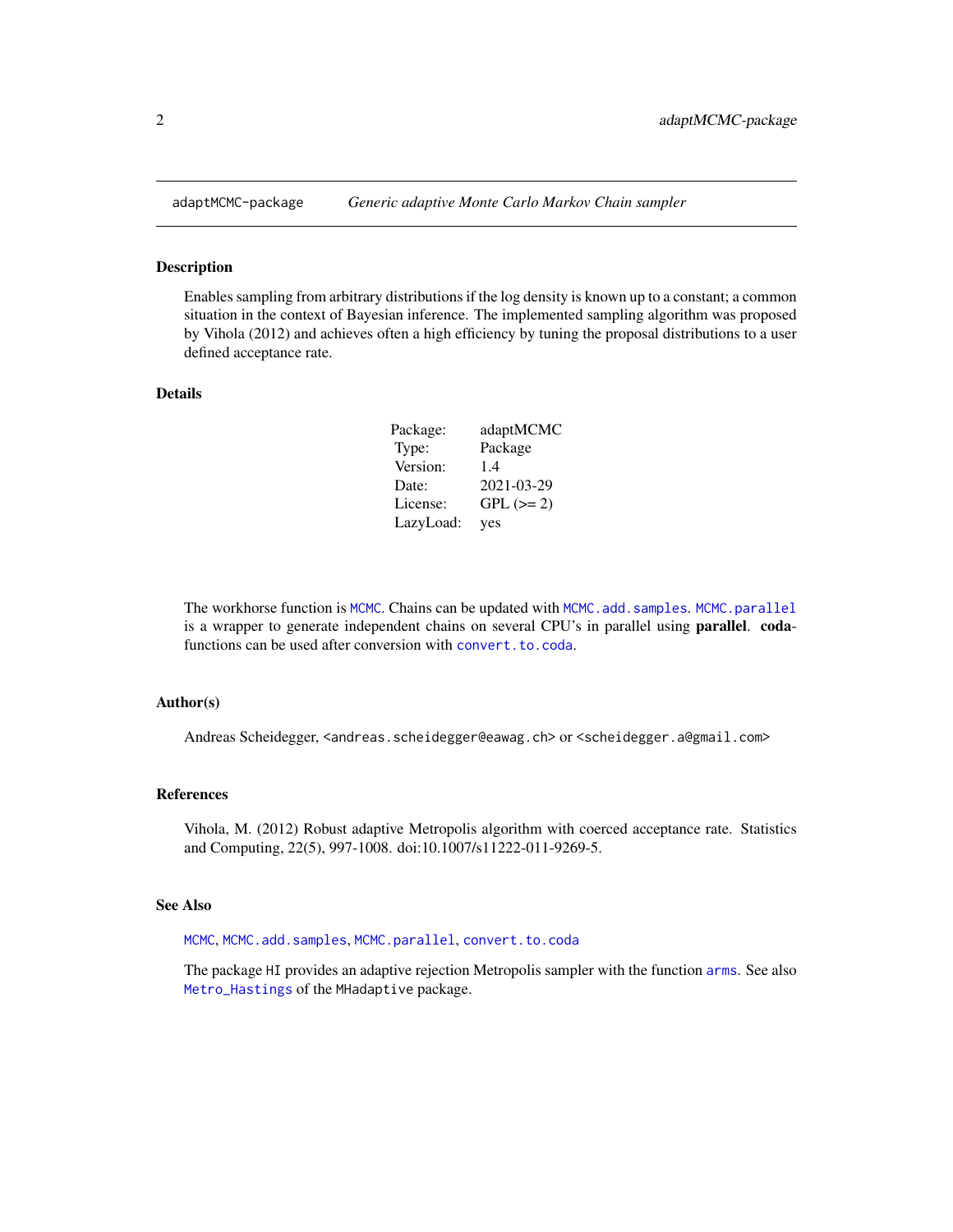<span id="page-2-1"></span><span id="page-2-0"></span>convert.to.coda *Converts chain(s) into* coda *objects.*

#### Description

Converts chain(s) produced by MCMC or MCMC.parallel into coda objects.

#### Usage

```
convert.to.coda(sample)
```
#### Arguments

sample output of MCMC or MCMC.parallel.

#### Details

Converts chain(s) produced by MCMC or MCMC.parallel so that they can be used with functions of the coda package.

#### Value

An object of the class mcmc or mcmc.list.

#### Author(s)

Andreas Scheidegger, <andreas.scheidegger@eawag.ch> or <scheidegger.a@gmail.com>

#### See Also

[MCMC](#page-3-1), [mcmc](#page-0-0), [mcmc.list](#page-0-0)

#### Examples

```
## ----------------------
## Banana shaped distribution
## log-pdf to sample from
p.log \leftarrow function(x) {<br>B \leftarrow 0.03# controls 'bananacity'
  -x[1]^2/200 - 1/2*(x[2]+B*x[1]^2-100*B)^2
}
## ----------------------
## generate 200 samples
samp <- MCMC(p.log, n=200, init=c(0, 1), scale=c(1, 0.1),
                adapt=TRUE, acc.rate=0.234)
```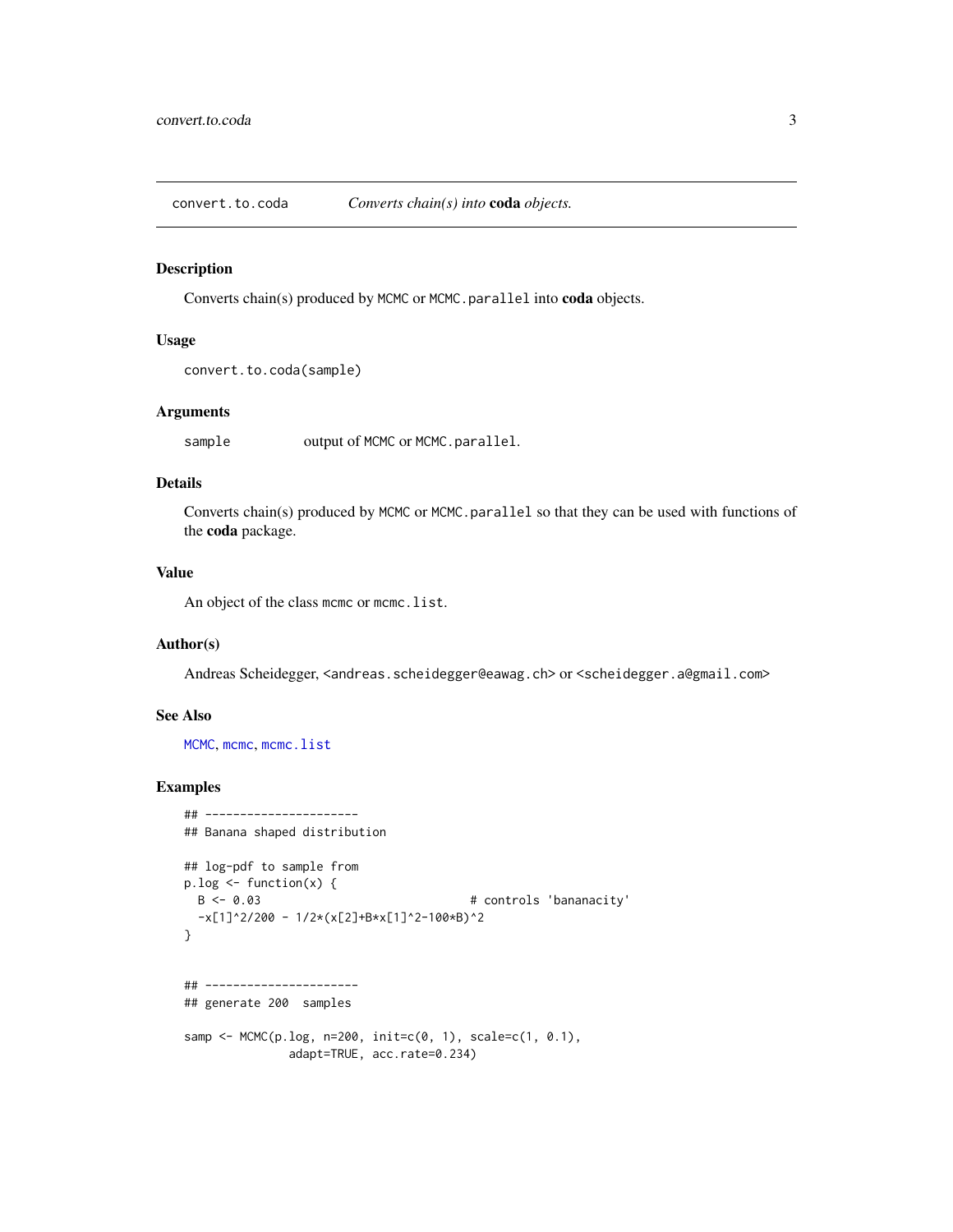```
## ----------------------
## convert in object of class 'mcmc'
samp.coda <- convert.to.coda(samp)
class(samp.coda)
## ----------------------
## use functions of package 'coda'
require(coda)
plot(samp.coda)
cumuplot(samp.coda)
```
<span id="page-3-1"></span>MCMC *(Adaptive) Metropolis Sampler*

#### Description

Implementation of the robust adaptive Metropolis sampler of Vihola (2012).

#### Usage

```
MCMC(p, n, init, scale = rep(1, length(init)),
    adapt = !is.null(acc.rate), acc.rate = NULL, gamma = <math>2/3</math>,list = TRUE, showProgressBar=interactive(), n.start = 0, ...)
```
#### Arguments

| p               | function that returns a value proportional to the log probability density to sam-<br>ple from. Alternatively it can be a function that returns a list with at least one<br>element named log.density. See details below. |  |
|-----------------|--------------------------------------------------------------------------------------------------------------------------------------------------------------------------------------------------------------------------|--|
| n               | number of samples.                                                                                                                                                                                                       |  |
| init            | vector with initial values.                                                                                                                                                                                              |  |
| scale           | vector with the variances <i>or</i> covariance matrix of the jump distribution.                                                                                                                                          |  |
| adapt           | if TRUE, adaptive sampling is used, if FALSE classic metropolis sampling, if a<br>positive integer the adaption stops after adapt iterations.                                                                            |  |
| acc.rate        | desired acceptance rate (ignored if adapt=FALSE)                                                                                                                                                                         |  |
| gamma           | controls the speed of adaption. Should be between 0.5 and 1. A lower gamma<br>leads to faster adaption.                                                                                                                  |  |
| list            | logical. If TRUE a list is returned otherwise only a matrix with the samples.                                                                                                                                            |  |
| showProgressBar |                                                                                                                                                                                                                          |  |
|                 | logical. If TRUE a progress bar is shown.                                                                                                                                                                                |  |
| n.start         | iteration where the adaption starts. Only internally used.                                                                                                                                                               |  |
| $\ddotsc$       | further arguments passed to p.                                                                                                                                                                                           |  |

<span id="page-3-0"></span>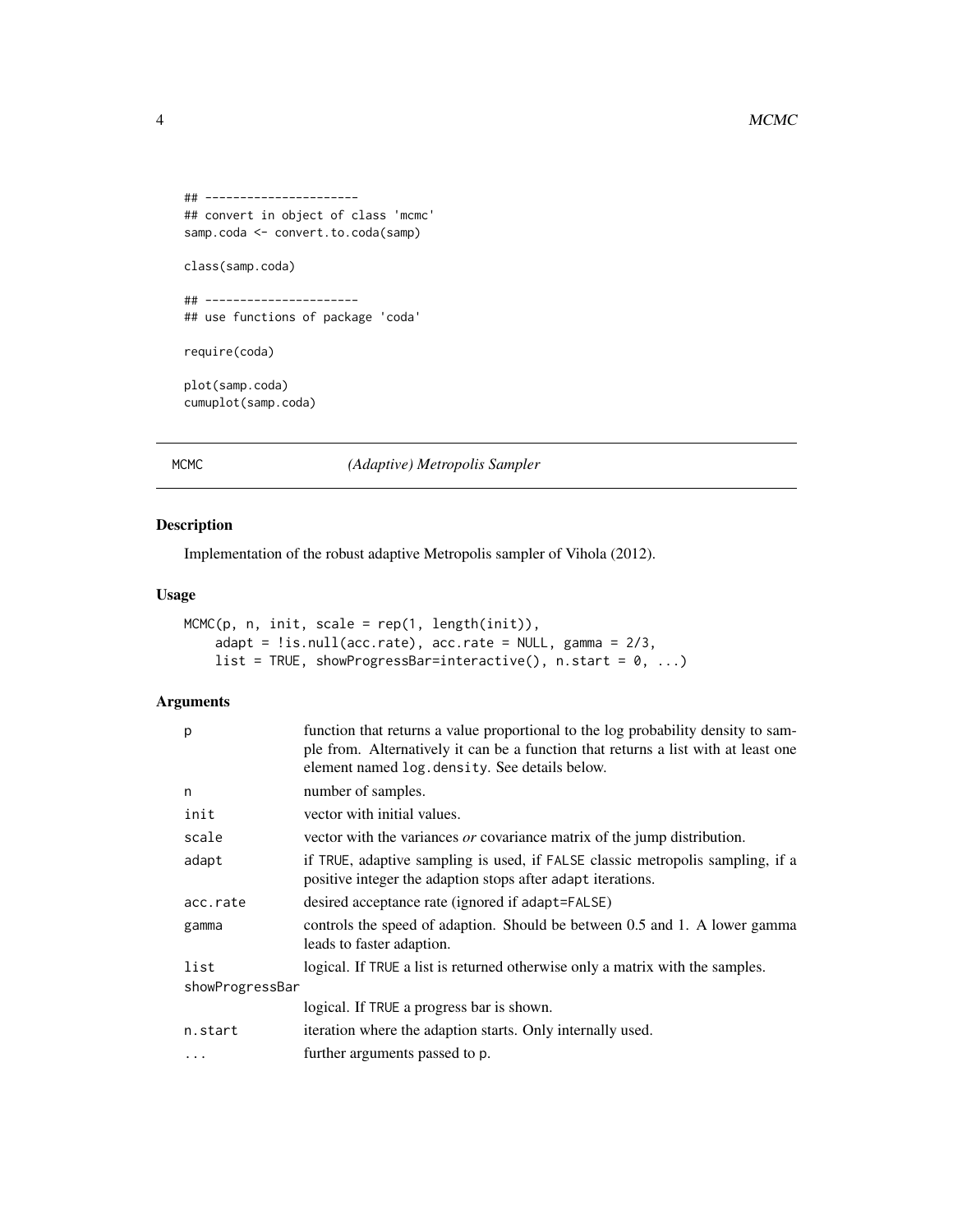#### <span id="page-4-0"></span> $MCMC$  5

#### Details

The algorithm tunes the covariance matrix of the (normal) jump distribution to achieve the desired acceptance rate. Classic (non-adaptive) Metropolis sampling can be obtained by setting adapt=FALSE.

Note, due to the calculation for the adaption steps the sampler is rather slow. However, with a suitable jump distribution good mixing can be observed with less samples. This is crucial if the computation of p is slow.

In some cases the function p may not only calculate the log density but return a list containing also other values. For example if p is a log posterior one may be also interested to store the corresponding prior and likelihood values. The function must either return always a scalar or always a list, however, the length of the list may vary.

#### Value

If list=FALSE a matrix is with the samples.

list.

If list=TRUE a list is returned with the following components:

| samples             | matrix with samples                                                            |
|---------------------|--------------------------------------------------------------------------------|
| log.p               | vector with the (unnormalized) log density for each sample                     |
| n.sample            | number of generated samples                                                    |
| acceptance.rate     |                                                                                |
|                     | acceptance rate                                                                |
| adaption            | either logical if adaption was used or not, or the number of adaption steps.   |
| sampling.parameters |                                                                                |
|                     | a list with further sampling parameters. Mainly used by MCMC. add. samples()   |
| ٠                   |                                                                                |
| extra.values        | A list containing additional return values provided by p. Only if p provides a |

#### Note

Due to numerical errors it may happen that the computed covariance matrix is not positive definite. In such a case the nearest positive definite matrix is calculated with nearPD() from the package Matrix.

#### Author(s)

Andreas Scheidegger, <andreas.scheidegger@eawag.ch> or <scheidegger.a@gmail.com>.

Thanks to David Pleydell, Venelin, and Umberto Picchini for spotting errors and providing improvements. Ian Taylor implemented the usage of [adapt\\_S](#page-0-0) which lead to a nice speedup.

#### References

Vihola, M. (2012) Robust adaptive Metropolis algorithm with coerced acceptance rate. Statistics and Computing, 22(5), 997-1008. doi:10.1007/s11222-011-9269-5.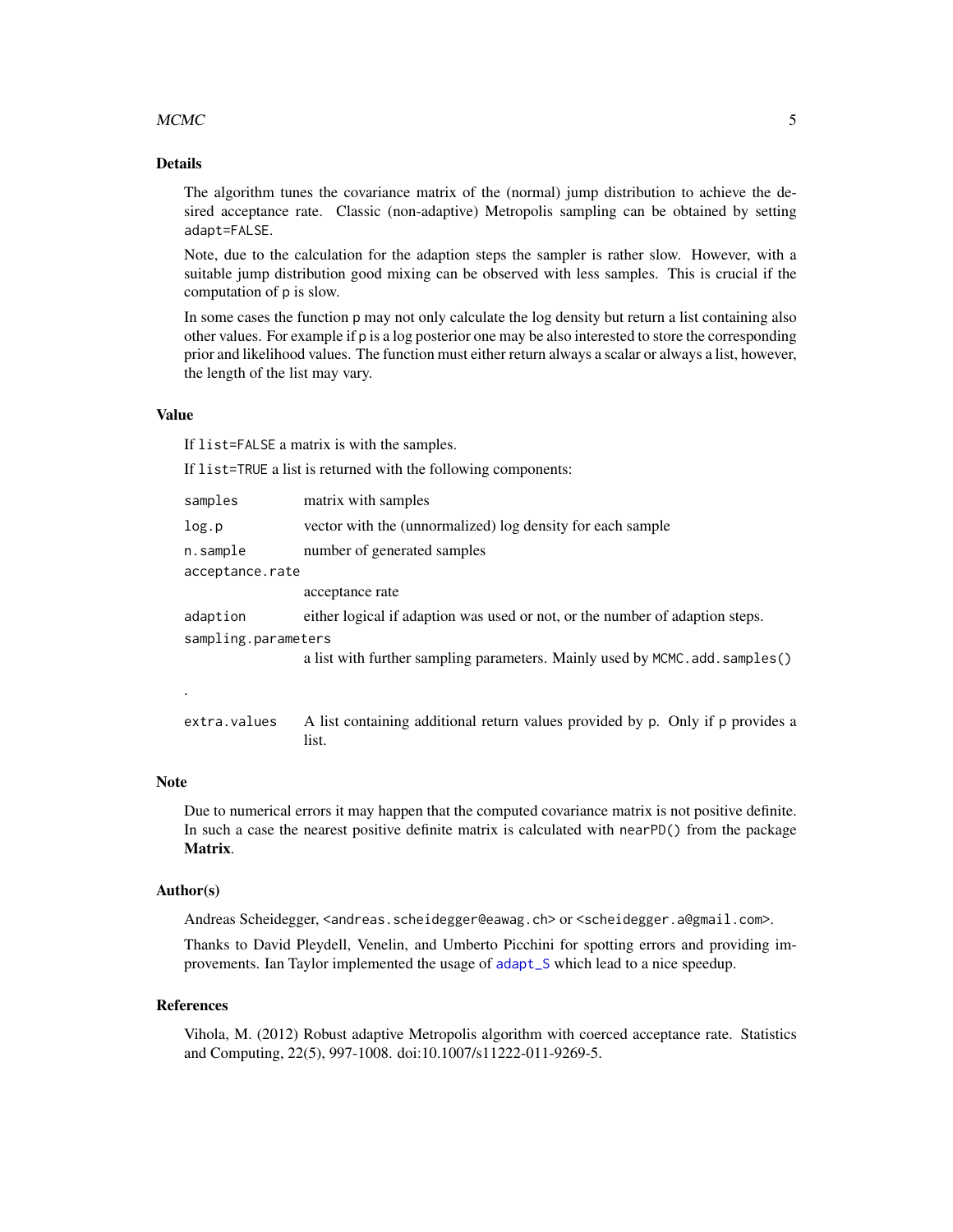<span id="page-5-0"></span>6 MCMC

#### See Also

[MCMC.parallel](#page-7-1), [MCMC.add.samples](#page-6-1)

The package HI provides an adaptive rejection Metropolis sampler with the function [arms](#page-0-0). See also [Metro\\_Hastings](#page-0-0) of the MHadaptive package.

#### Examples

```
## ----------------------
## Banana shaped distribution
## log-pdf to sample from
p.log \leftarrow function(x) {
 B \le -0.03 # controls 'bananacity'
 -x[1]^2/200 - 1/2*(x[2]+B*x[1]^2-100*B)^2
}
## ----------------------
## generate samples
## 1) non-adaptive sampling
samp.1 <- MCMC(p.log, n=200, init=c(0, 1), scale=c(1, 0.1),
              adapt=FALSE)
## 2) adaptive sampling
samp.2 <- MCMC(p.log, n=200, init=c(0, 1), scale=c(1, 0.1),
              adapt=TRUE, acc.rate=0.234)
## ----------------------
## summarize results
str(samp.2)
summary(samp.2$samples)
## covariance of last jump distribution
samp.2$cov.jump
## ----------------------
## plot density and samples
x1 <- seq(-15, 15, length=80)
x2 <- seq(-15, 15, length=80)
d.banana <- matrix(apply(expand.grid(x1, x2), 1, p.log), nrow=80)
par(mfrow=c(1,2))
image(x1, x2, exp(d.banana), col=cm.colors(60), asp=1, main="no adaption")
contour(x1, x2, exp(d.banana), add=TRUE, col=gray(0.6))
lines(samp.1$samples, type='b', pch=3)
image(x1, x2, exp(d.banana), col=cm.colors(60), asp=1, main="with adaption")
```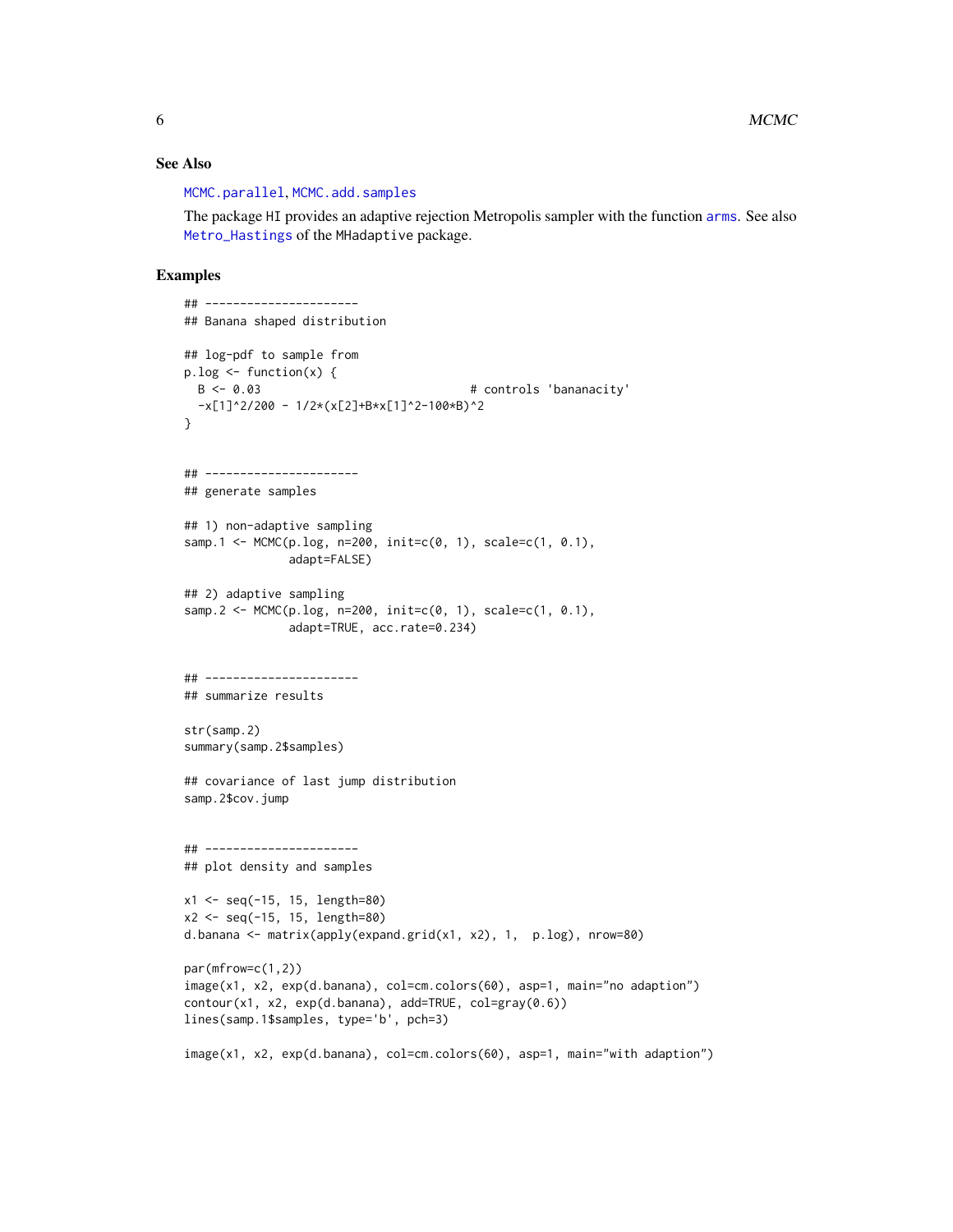```
contour(x1, x2, exp(d.banana), add=TRUE, col=gray(0.6))
lines(samp.2$samples, type='b', pch=3)
## ----------------------
## function returning extra information in a list
p.log.list <- function(x) {<br>B <- 0.03# controls 'bananacity'
  log.density <- -x[1]^2/200 - 1/2*(x[2]+B*x[1]^2-100*B)^2
  result <- list(log.density=log.density)
  ## under some conditions one may want to return other infos
  if(x[1]<0) {
   result$message <- "Attention x[1] is negative!"
   result$x <- x[1]}
  result
}
samp.list <- MCMC(p.log.list, n=200, init=c(0, 1), scale=c(1, 0.1),
                  adapt=TRUE, acc.rate=0.234)
## the additional values are stored under 'extras.values'
head(samp.list$extras.values)
```
<span id="page-6-1"></span>MCMC.add.samples *Add samples to an existing chain.*

#### Description

Add samples to an existing chain produced by MCMC or MCMC.parallel.

#### Usage

```
MCMC.add.samples(MCMC.object, n.update, ...)
```
#### Arguments

| MCMC.object | a list produced by MCMC or MCMC parallel with option list = TRUE. |
|-------------|-------------------------------------------------------------------|
| n.update    | number of additional samples.                                     |
| $\cdots$    | further arguments passed to p.                                    |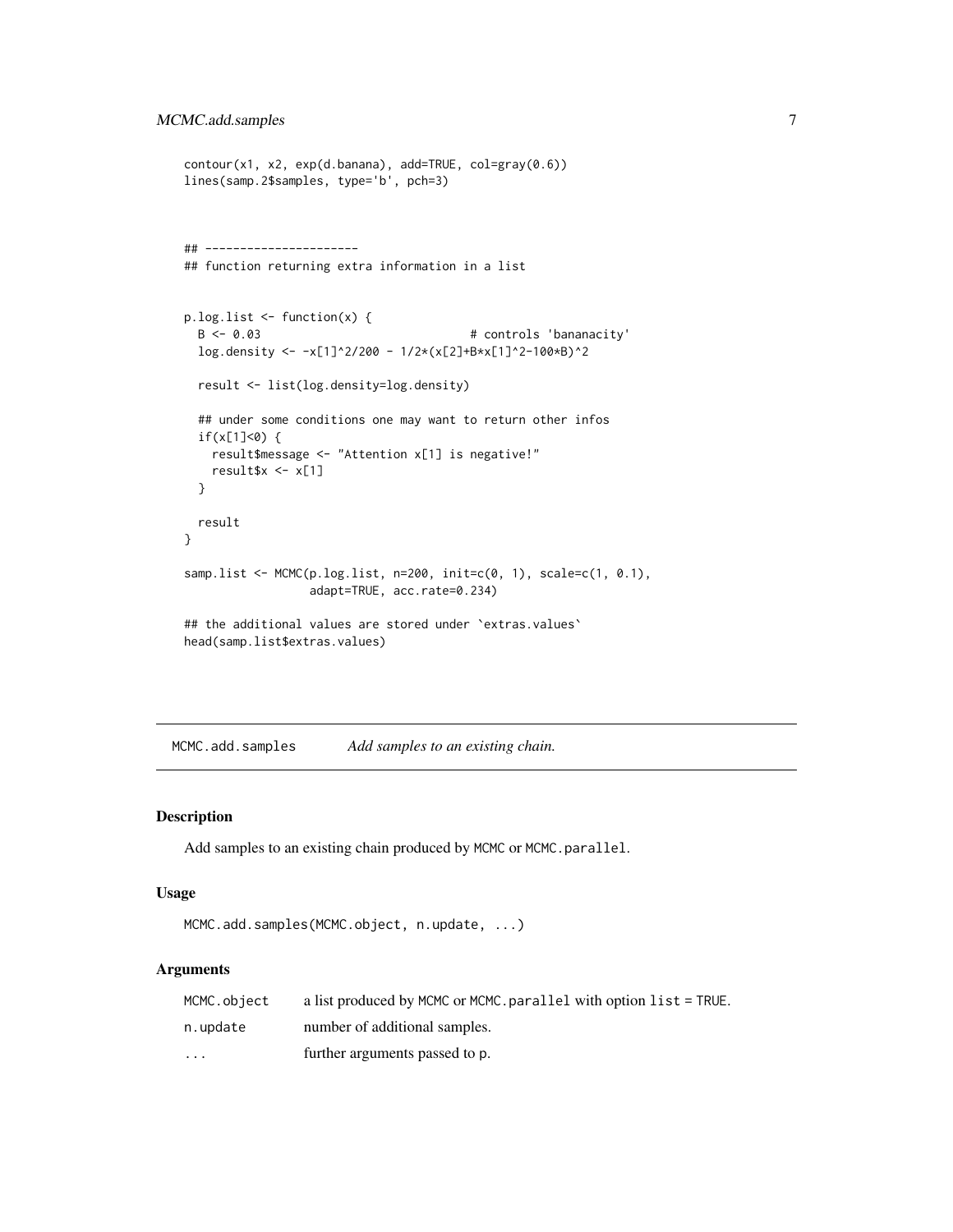#### <span id="page-7-0"></span>Details

Only objects generated with the option list = TRUE can be updated.

A list of chains produced by MCMC.parallel can be updated. However, the calculations are *not* performed in parallel (i.e. only a single CPU is used).

#### Value

A updated version of MCMC.object.

#### Author(s)

Andreas Scheidegger, <andreas.scheidegger@eawag.ch> or <scheidegger.a@gmail.com>

#### See Also

[MCMC](#page-3-1), [MCMC.parallel](#page-7-1)

#### Examples

```
## ----------------------
## Banana shaped distribution
## log-pdf to sample from
p.log <- function(x) {
 B \le -0.03 # controls 'bananacity'
 -x[1]^2/200 - 1/2*(x[2]+B*x[1]^2-100*B)^2
}
## ----------------------
## generate 200 samples
samp <- MCMC(p.log, n=200, init=c(0, 1), scale=c(1, 0.1),
              adapt=TRUE, acc.rate=0.234, list=TRUE)
## ----------------------
## add 200 to the existing chain
samp <- MCMC.add.samples(samp, n.update=200)
str(samp)
```
<span id="page-7-1"></span>MCMC.parallel *Parallel computation of MCMC()*

#### Description

A wrapper function to generate several independent Markov chains by stetting up cluster on a multicore machine. The function is based on the parallel package.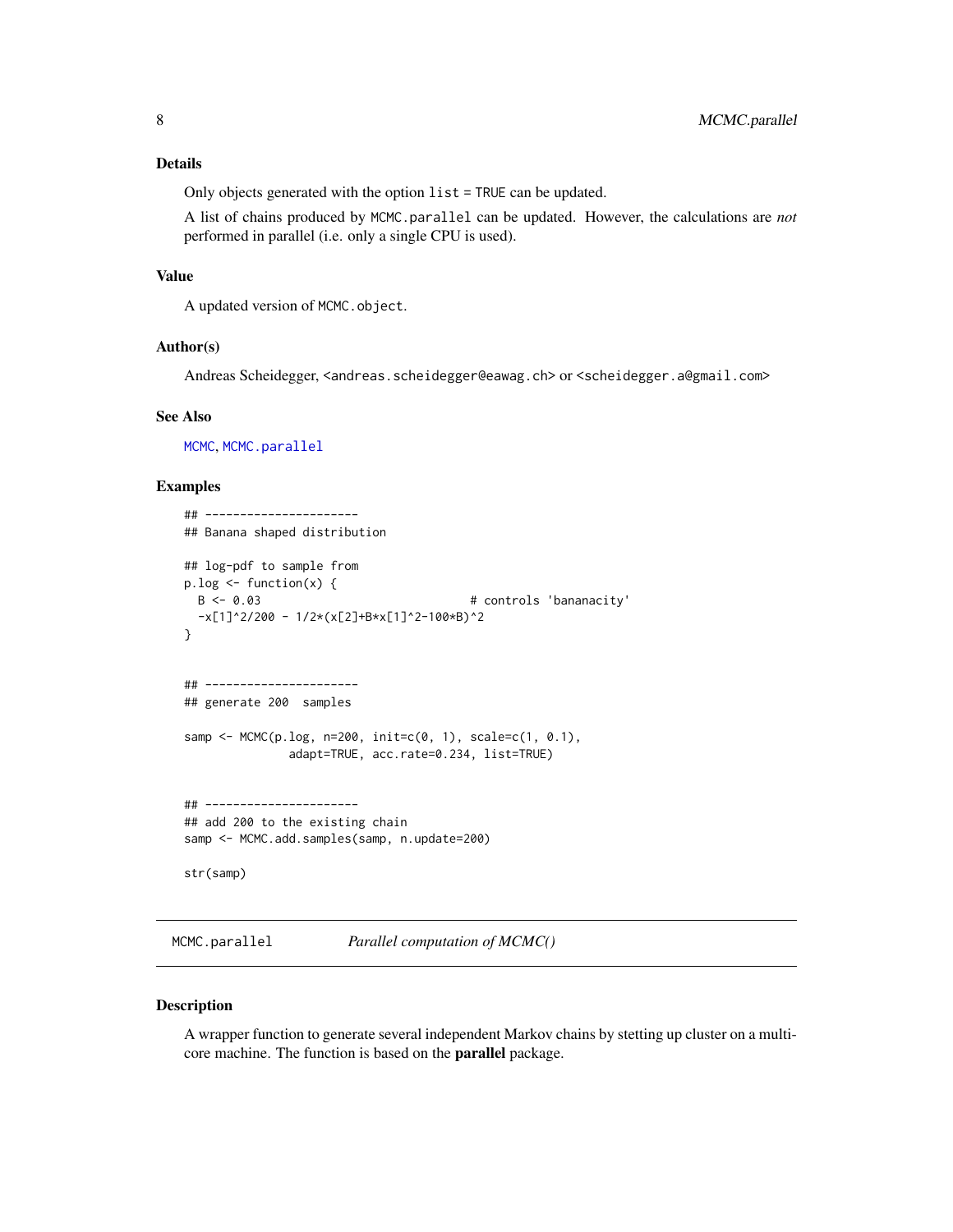#### <span id="page-8-0"></span>MCMC.parallel 9

#### Usage

```
MCMC.parallel(p, n, init, n.chain = 4, n.cpu, packages = NULL, dyn.libs=NULL,
    scale = rep(1, length(init)), adapt = !is.null(acc.rate),
    acc.rate = NULL, gamma = 2/3, list = TRUE, ...
```
#### Arguments

| p        | function that returns a value proportional to the log probability density to sample<br>from. Alternatively the function can return a list with at least one element named<br>log.density. |
|----------|-------------------------------------------------------------------------------------------------------------------------------------------------------------------------------------------|
| n        | number of samples.                                                                                                                                                                        |
| init     | vector with initial values.                                                                                                                                                               |
| n.chain  | number of independent chains.                                                                                                                                                             |
| n.cpu    | number of CPUs that should be used in parallel.                                                                                                                                           |
| packages | vector with name of packages to load into each instance. (Typically, all packages<br>on which p depends.)                                                                                 |
| dyn.libs | vector with name of dynamic link libraries (shared objects) to load into each<br>instance. The libraries must be located in the working directory.                                        |
| scale    | vector with the variances <i>or</i> covariance matrix of the jump distribution.                                                                                                           |
| adapt    | if TRUE, adaptive sampling is used, if FALSE classic metropolis sampling, if a<br>positive integer the adaption stops after adapt iterations.                                             |
| acc.rate | desired acceptance rate (ignored if adapt=FALSE)                                                                                                                                          |
| gamma    | controls the speed of adaption. Should be between 0.5 and 1. A lower gamma<br>leads to faster adaption.                                                                                   |
| list     | logical. If TRUE a list of lits is returned otherwise a list of matrices with the<br>samples.                                                                                             |
| $\cdots$ | further arguments passed to p                                                                                                                                                             |
|          |                                                                                                                                                                                           |

#### Details

This function is just a wrapper to use MCMC in parallel. It is based on parallel. Obviously, the application of this function makes only sense on a multi-core machine.

#### Value

A list with a list or matrix for each chain. See [MCMC](#page-3-1) for details.

#### Author(s)

Andreas Scheidegger, <andreas.scheidegger@eawag.ch> or <scheidegger.a@gmail.com>

### See Also

[MCMC](#page-3-1)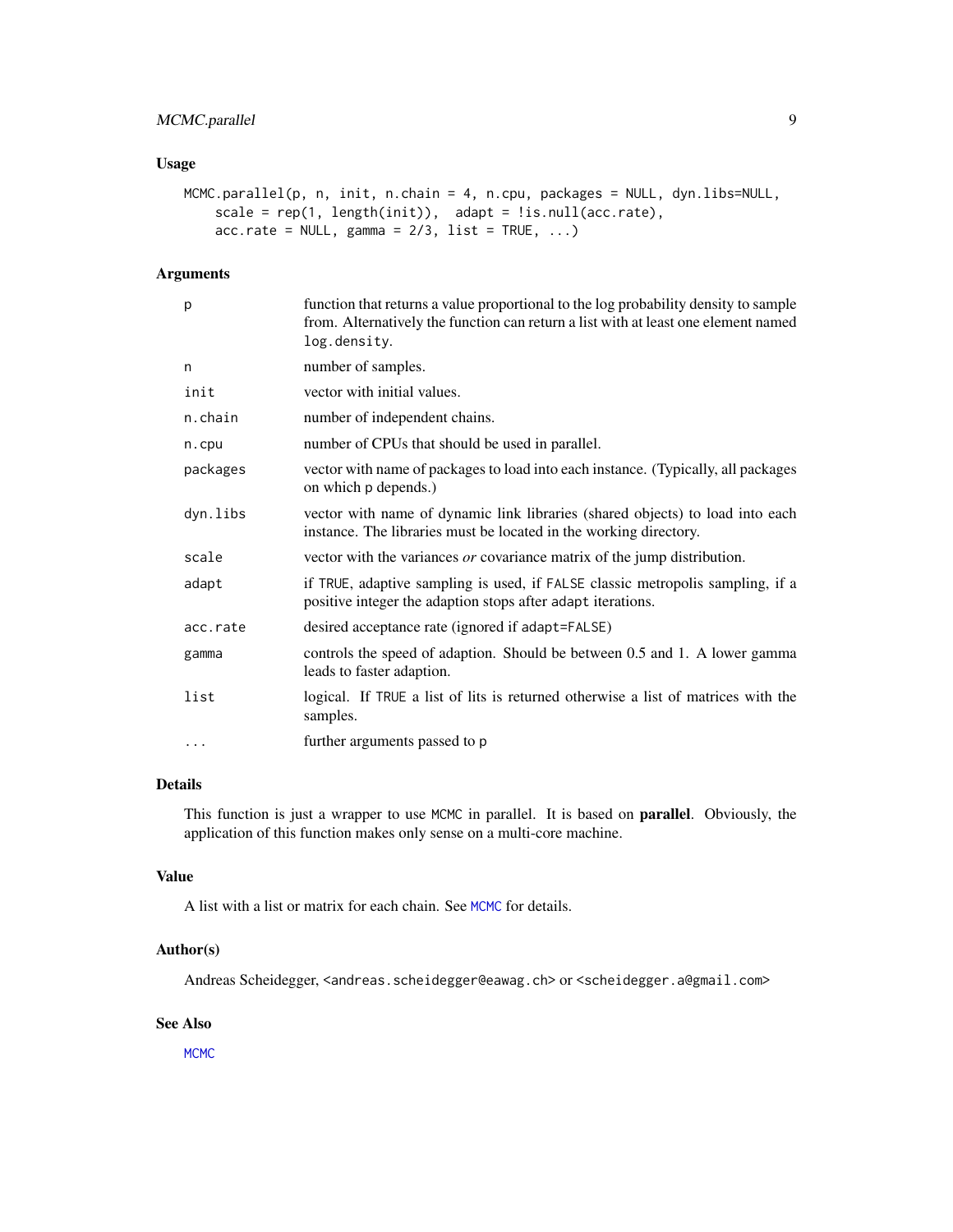## Examples

```
## ----------------------
## Banana shaped distribution
## log-pdf to sample from
p.log <- function(x) {
 B \le -0.03 # controls 'bananacity'
 -x[1]^2/200 - 1/2*(x[2]+B*x[1]^2-100*B)^2
}
## ----------------------
## generate samples
## compute 4 independent chains on 2 CPU's (if available) in parallel
samp <- MCMC.parallel(p.log, n=200, init=c(x1=0, x2=1),
   n.chain=4, n.cpu=2, scale=c(1, 0.1),
   adapt=TRUE, acc.rate=0.234)
str(samp)
```